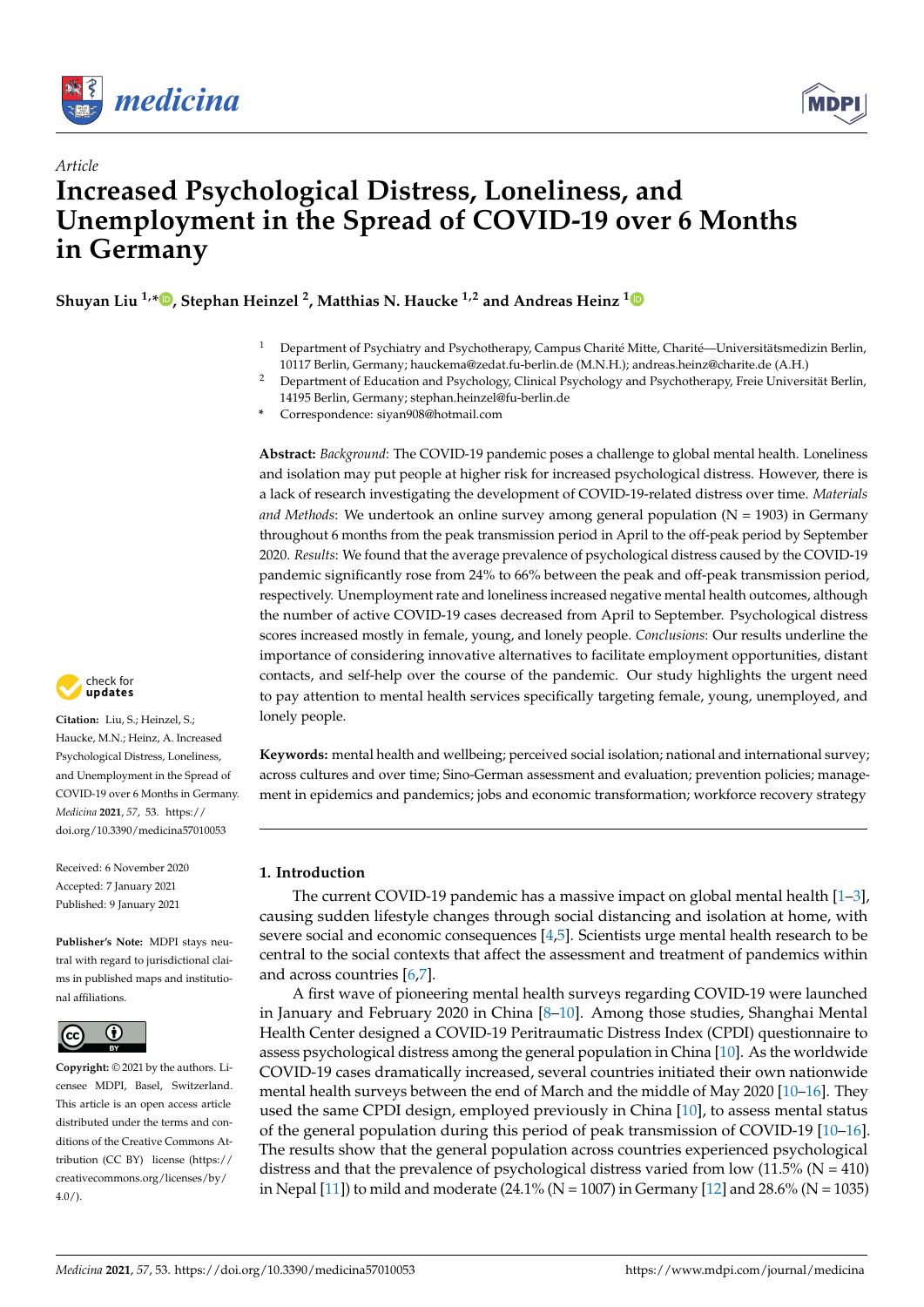in Italy [\[13\]](#page-8-11)) and to high (61.1% (N = 1058) in Iran [\[14\]](#page-8-12) and 70.8% (N = 638) in Brazil [\[15\]](#page-8-13)) compared to 34.4% ( $N = 52730$ ) in China [\[10\]](#page-8-7). These studies yielded consistent findings that psychological distress and challenges to well-being during the outbreak arose in cross-cultural settings [\[10](#page-8-7)[–16\]](#page-8-8).

In addition to the prevalence of psychological distress across cultures and countries, a systematical review by Xiong et al. (2020) showed that, from COVID-19 inception to 17 May 2020, the general population also reported relatively high rates of symptoms of anxiety (6.33% to 50.9%), depression (14.6% to 48.3%), and posttraumatic stress disorder (7% to 53.8%) [\[17\]](#page-8-14). Risk factors associated with distress measures were female gender, younger age group (≤40 years), presence of chronic/psychiatric illnesses, unemployment, student status, and frequent exposure to social media/news concerning COVID-19 [\[17\]](#page-8-14). These results suggest that there is a need to examine mental health status over the course of the pandemic in individual countries and to identify predictors of mental health among people at risk of distress from COVID-19. Specifically, unemployment increases the risk of impaired mental health, especially when the economy shrinks with very limited employment opportunities [\[18–](#page-8-15)[20\]](#page-8-16). An economic downturn can trigger a fear of job loss and can widen the risk of social exclusion that may worsen the mental health  $[21-23]$  $[21-23]$ . Therefore, unemployment is a global public health concern in the time of COVID-19 [\[24\]](#page-9-0).

Moreover, loneliness (or perceived social isolation) has adverse consequences for mental health, aggravating anxiety, depression, and stress-related symptoms [\[25\]](#page-9-1). Social distancing, isolation, quarantine, and community containment play key roles in reducing the transmission of COVID-19 [\[26\]](#page-9-2). However, there may be a high cost associated with these strategies that lead to elevated levels of loneliness, which in turn result in poor mental and physical health [\[25\]](#page-9-1), including disrupted sleep, depression, anxiety, suicidal thoughts, cardiovascular disease, and immune dysfunction [\[27\]](#page-9-3).

Prior to the COVID-19 pandemic, loneliness was described as a "modern behavioral epidemic" [\[28\]](#page-9-4) with a prevalence across Europe, the U.S., and China (10–40%) [\[29,](#page-9-5)[30\]](#page-9-6). In Germany, 10.5% of respondents reported some degree of perceived social isolation in 2017 [\[31\]](#page-9-7). A recent study shows that daily loneliness in Germany increased during the first two weeks of the COVID-19 lockdown starting from 16 March 2020 but decreased thereafter during the third and fourth weeks of the lockdown until 12 April 2020 [\[32\]](#page-9-8). Psychological distress in Germany was associated with social isolation [\[33\]](#page-9-9), suggesting that loneliness may be increasing psychological distress. Surprisingly, Americans showed remarkable resilience in response to the initial stage of social distancing and restriction measures between February and April 2020. Researchers found only a slight increase in feelings of loneliness in the U.S., from 11% in 2018 to 13.8% in 2020 [\[34\]](#page-9-10), without even a significant effect in average level [\[35\]](#page-9-11).

However, that does not mean loneliness has stopped being a public health concern. There is a need to remain vigilant and to continue to monitor loneliness as the social distancing measures continue. Intermittent social distancing may remain in place until 2022 [\[36\]](#page-9-12). Moreover, any attempt to understand the change in loneliness must take the dimensions of time, context, and individual differences into account.

In our study, we aim to investigate the mental health status among the general population in Germany over the course of the pandemic. We undertook an online survey assessment from the peak transmission period in Germany in April 2020 for 6 months. We compared the distress level between peak (in April) and off-peak (from May to September) transmission periods of COVID-19. We identified if loneliness predicts mental health among people at risk of distress from COVID-19. The ultimate aim of our study is to identify high-risk individuals and to provide targeted care.

Accordingly, we expect that self-reported psychological distress would increase during the pandemic due to increasing joblessness as an indicator of an economic downturn rather than the number of active COVD-19 cases per se. We also hypothesized that loneliness predicts self-reported distress, in that greater loneliness predicts more serious psychological distress. We explored the effects of age and gender that may predict psychological distress.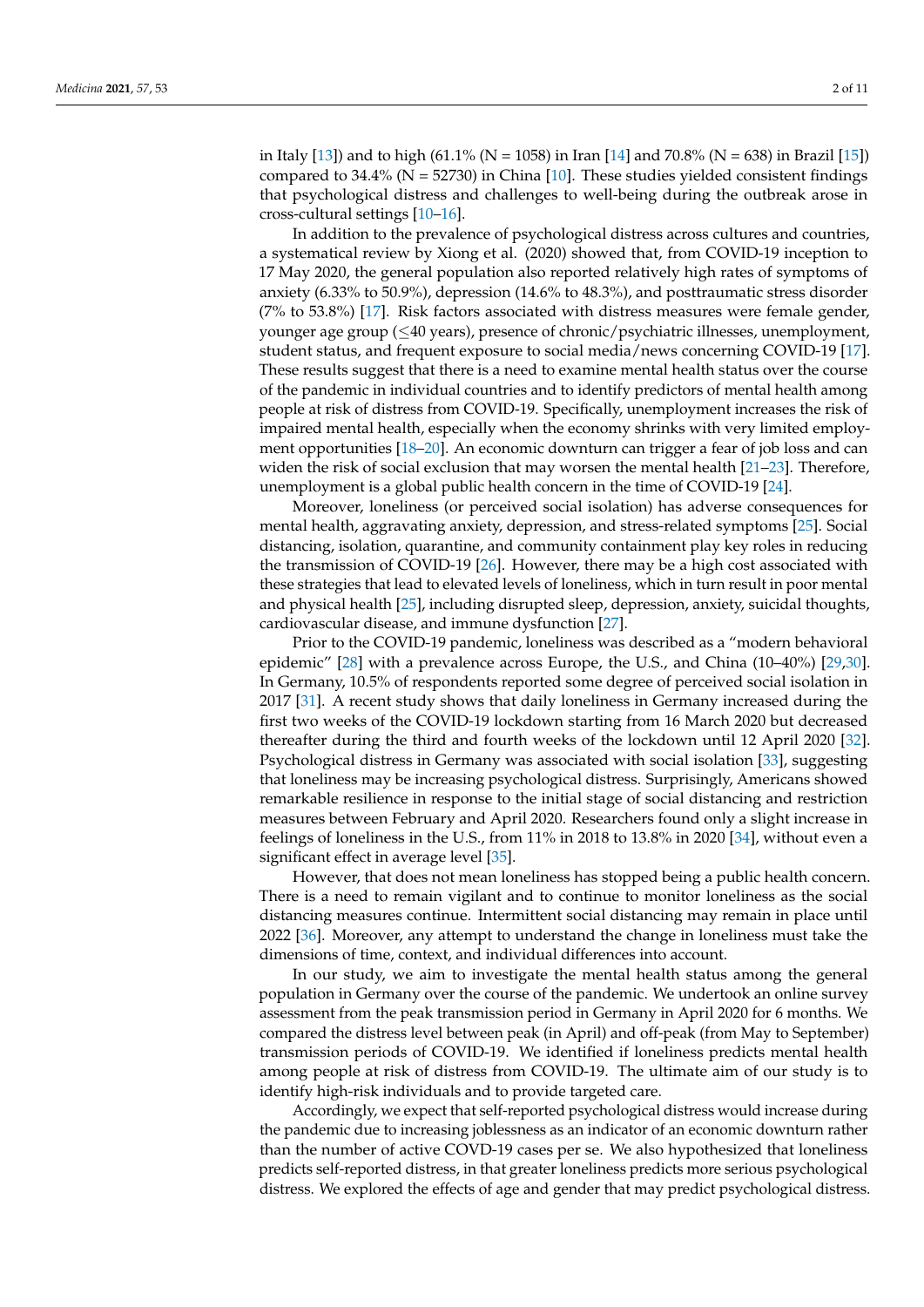## **2. Materials and Methods**

## *2.1. Participants and Procedure*

We conducted an anonymous online survey on the Siuvo platform [\(https://www.](https://www.siuvo.com) [siuvo.com\)](https://www.siuvo.com). The Siuvo platform is an expert-level artificial intelligence platform for psychological assessment in healthcare settings. We distributed our survey using a QR code and shared it primarily via social media, advertisements, and newsletters. We collected data in Germany during the peak period of active cases of COVID-19 (i.e., by removing deaths and recoveries from total cases; ref: [https://www.worldometers.info/coronavirus/country/](https://www.worldometers.info/coronavirus/country/germany/) [germany/\)](https://www.worldometers.info/coronavirus/country/germany/) in April 2020 and during the off-peak period from May to September 2020.

Our online survey consisted of a sociodemographic assessment (i.e., age, gender, and year of education), the COVID-19 Peritraumatic Distress Index (CPDI), and the shortform UCLA Loneliness Scale (ULS-8) questionnaires. There are several tools to measure the psychological impact of the COVID-19 pandemic [\[37\]](#page-9-13). We chose the CPDI scale because it has been a pioneering instrument for measuring psychological distress among general populations. It has been culturally and linguistically validated in a large range of studies across countries, including in Germany [\[10](#page-8-7)[–16\]](#page-8-8). The longitudinal outcome can be better assessed if standardized scales are applied over time to better understand the impact of the pandemic. The study was approved by both the Ethics Committee of Charité – Universitätsmedizin Berlin (ref: EA2/143/20) and the Ethics Committee of Freie Universität Berlin (ref: 030/2020).

## *2.2. Self-Reported Psychological Distress*

We used the COVID-19 Peritraumatic Distress Index (CPDI) questionnaire to capture peritraumatic psychological distress during the COVID-19 pandemic [\[10\]](#page-8-7). The CPDI was developed by psychiatrists from the Shanghai Mental Health Center, and we used a German version [\[12\]](#page-8-10). The CPDI has 24-items that are rated on a 5-point scale ranging from 0 ("strongly disagree") to 4 ("strongly agree"). A score below 28 indicates no distress, a score between 28 and 51 indicates mild to moderate distress, and a score above 52 indicates severe distress (see Supplementary Materials Table S1).

### *2.3. Measures of Loneliness*

We used the German version [\[38\]](#page-9-14) of the short-form UCLA Loneliness Scale (ULS-8) to measure an individual's subjective perception of loneliness or social isolation [\[39\]](#page-9-15) (see Supplementary Materials Table S2).

#### *2.4. Data Analysis*

Statistical tests of the CPDI and ULS-8 questionnaires were performed using SPSS Statistics Version 26 (SPSS Inc., Chicago, IL, USA). Differences were considered statistically significant at *p* < 0.05 and highly statistically significant at *p* < 0.001. We used a one-way ANOVA to assess psychological responses over time for each of the six time periods. In the ANOVA, we used "month" (April, May, June, July, August, and September) as an independent variable and the respective "CPDI score" as a dependent variable. We also tested sociodemographic differences between the six-month groups in order to control its potential confounding effect. To test whether change in loneliness can account for the change in distress across the months, we performed an analysis of covariance and used "month" as a fixed factor and "loneliness score" as a covariate and we also explored their interactions. To further investigate if such changes are associated with the sociodemographic variables (i.e., gender, age, and years of education), we conducted a multiple linear regression analysis in R version 4.0.3. [\(www.r-project.org\)](www.r-project.org). We built a first model with "ULS-8 loneliness scores", "month", "gender", "age", and "years of education" as predictors and "CPDI distress scores" as the outcome and a second model with "month", "gender", "age", and "years of education" as predictors and "ULS-8 loneliness scores" as the outcome. The assumptions for both models were visually checked. An independent *t*-test was used for pairwise comparisons of the respective peak (in April) and off-peak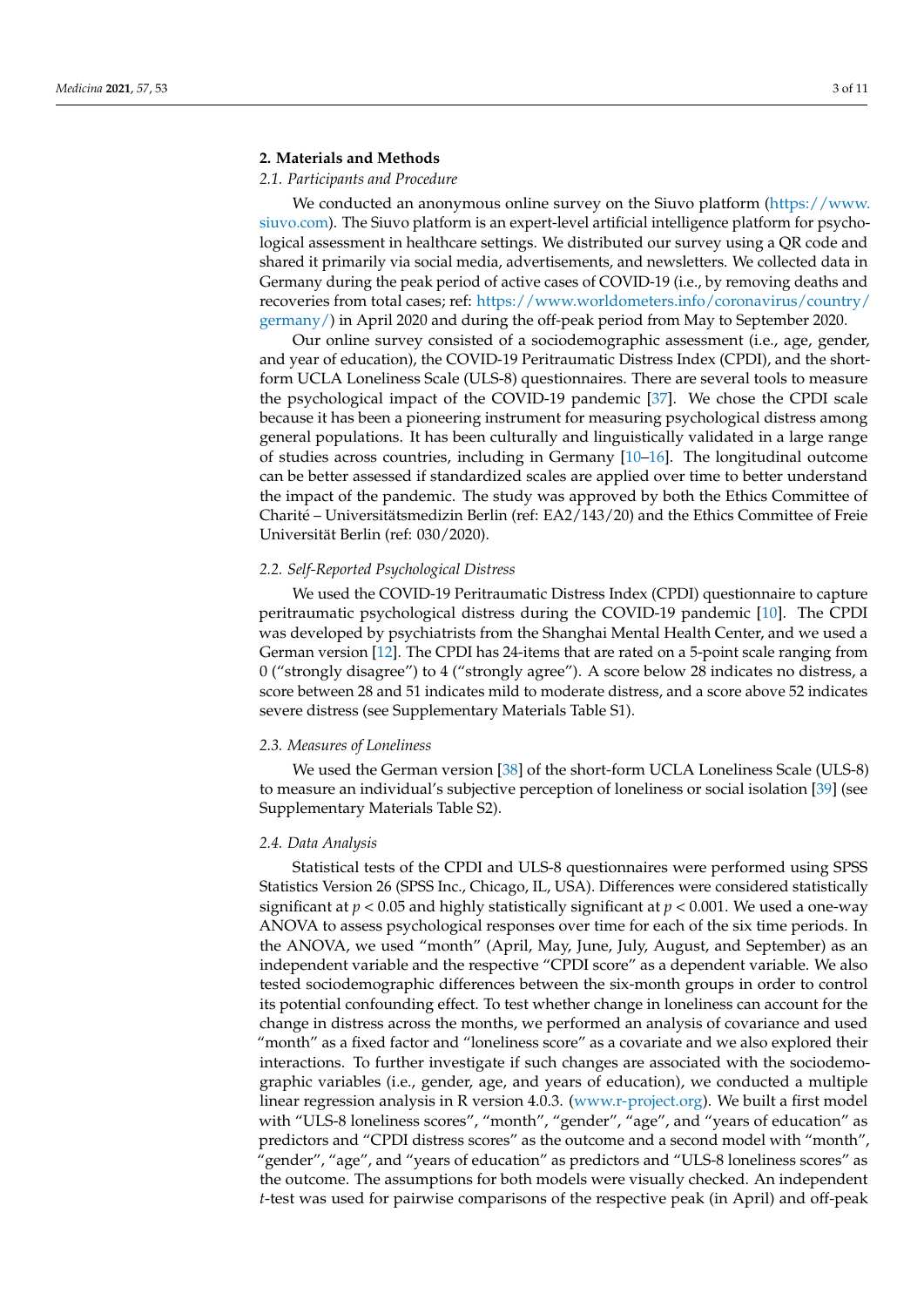(from May to September) periods, high versus low levels of loneliness groups, males versus females, elder versus younger groups, and high versus low levels of education groups (two-tailed *p* values were assumed).

We tested the hypotheses that (1) there is an increase in self-reported psychological distress over the course of the pandemic, (2) the increase in self-reported distress is significantly associated with joblessness as an indicator of an economic downturn, and (3) lonely persons feel more distressed. We explored whether the number of active COVID-19 cases as an indicator of the risk to become infected was correlated with distress and loneliness, and we explored the effects of age and gender.

### **3. Results**

#### *3.1. Group Description*

From April to September 2020, 1903 respondents in Germany (1437 females; age range: 18–81, mean = 38.32, SD = 13.40) participated in our survey. Each participant completed the survey only once. The participants' sociodemographic variables and group comparisons are presented in Table [1.](#page-3-0) With regard to sociodemographic variables between the six-month groups, we did not find a significant difference in "gender" ( $F(5, 1897) = 0.98$ ,  $p = 0.431$ ) but we found significant differences in "age"  $(F (5, 1889) = 43.55, p < 0.0001)$  and "education"  $(F(5, 1828) = 30.00, p < 0.0001)$  among the six groups. In general, there were gender, age, and education differences in CPDI scores. Female respondents experienced relatively higher levels of psychological distress compared to males, *t* (1901) = 3.01, *p* = 0.003. Younger respondents experienced relatively higher levels of psychological distress compared to elders, *t* (1836.830) = −8.59, *p* < 0.001. Respondents with fewer years of education experienced relatively higher levels of psychological distress compared to those with more years of education, *t* (1662.836) =  $-9.66$ ,  $p < 0.001$ , as shown in Table [1.](#page-3-0)

|                     | Group                 | N    | Mean<br>Age<br>(SEM) | p       | Mean<br>Education<br>(SEM) | $\boldsymbol{p}$ | Mean<br><b>CPDI</b><br>(SEM) | $\boldsymbol{p}$ |
|---------------------|-----------------------|------|----------------------|---------|----------------------------|------------------|------------------------------|------------------|
| Gender              | Male                  | 466  | 39.20                | 0.103   | 16.80                      | 0.760            | 27.66                        | 0.003            |
|                     |                       |      | (0.65)               |         | (0.20)                     |                  | (0.86)                       |                  |
|                     | Female                | 1437 | 38.03                |         | 16.87                      |                  | 30.63                        |                  |
|                     |                       |      | (0.35)               |         | (0.11)                     |                  | (0.49)                       |                  |
| Age,<br>years       | $E$ lder <sup>1</sup> | 927  | 49.82                | < 0.001 | 17.29                      | < 0.001          | 26.38                        | < 0.001          |
|                     |                       |      | (0.30)               |         | (0.15)                     |                  | (0.57)                       |                  |
|                     | Younger <sup>1</sup>  | 925  | 26.90                |         | 16.35                      |                  | 33.65                        |                  |
|                     |                       |      | (0.15)               |         | (0.12)                     |                  | (0.63)                       |                  |
| Education,<br>years | Higher <sup>2</sup>   | 801  | 40.15                |         | 20.61                      |                  | 25.35                        |                  |
|                     |                       |      | (0.41)               | < 0.001 | (0.10)                     | < 0.001          | (0.64)                       | < 0.001          |
|                     | Lower <sup>2</sup>    | 903  | 37.03                |         | 13.49                      |                  | 33.64                        |                  |
|                     |                       |      | (0.49)               |         | (0.06)                     |                  | (0.69)                       |                  |

<span id="page-3-0"></span>**Table 1.** Participants' sociodemographic variables and group comparisons.

Abbreviations: *p*—statistical significance, N—number of participants, SEM—standard error of the mean, CPDI— COVID-19 Peritraumatic Distress Index (CPDI). <sup>1</sup> For the age group comparison (elder vs. younger), each participant's age was ranked higher versus lower than the median (N = 927/925: 43 subjects' data in the median (value of 36) were removed). <sup>2</sup> For group comparison in education levels (higher vs. lower), each participant's years of education was ranked higher versus lower than the median ( $N = 801/903$ : 130 subjects' data in the median (value of 17) were removed). To test for differences between the groups, independent samples *t*-test was used.

Over the last six months (183 days), in Germany, there have been an average of 19,630 active cases per day, which reached its peak with an average of 54,715 active cases in April (with a peak number on 6 April 2020 at 72,865 cases on this day) and an off-peak average of 6739 cases in July (down to 5882 total cases in a single day on 19 July 2020).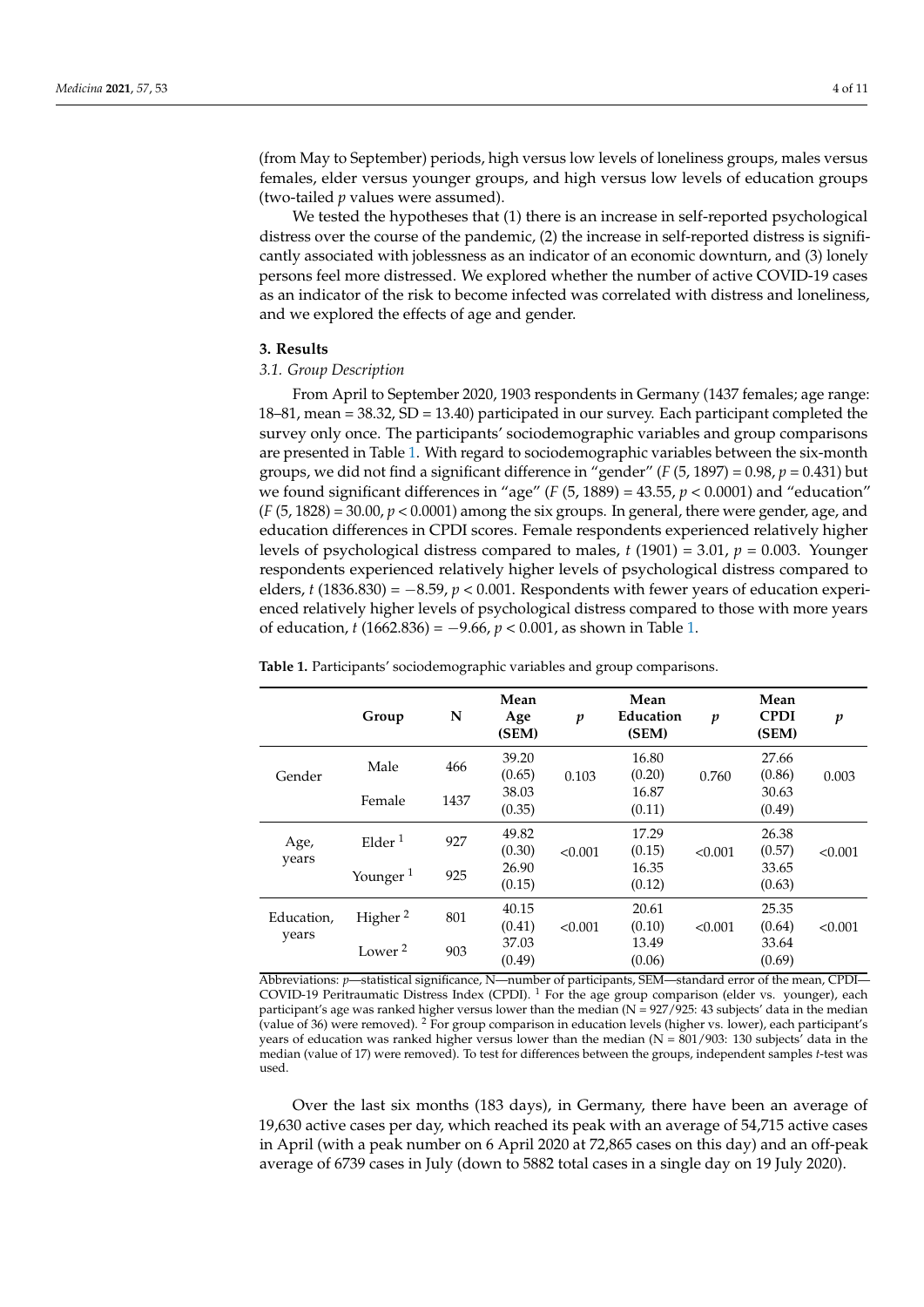## 3.2. Increased Psychological Distress over the Course of the Pandemic in Germany

Self-reported psychological distress increased over the course of the pandemic in Germany, *F* (5, 1897) = 112.17, *p* < 0.001. There was a significant difference in psychological outcomes between the peak versus off-peak transmission period of COVID-19 in Germany,  $t$  (1485.474) =  $-22.09$ ,  $p < 0.001$ . The average COVID-19 Peritraumatic Distress Index (CPDI) score for the off-peak transmission period from May to September (mean = 38.94, SE = 19.84) was 17.08 higher than the average CPDI score for the peak transmission period in April (mean  $= 21.85$ , SE  $= 12.64$ ), shown in Figure 1.

<span id="page-4-0"></span>

**Figure 1.** Psychological distress response, unemployment rate, and active cases of COVID-19 in Germany between April and September 2020: the error bars represent standard errors of the mean. Data of the unemployment rate in Germany were retrieved from the Federal Statisti-cal Office of Germany [\(https://www.destatis.de/EN/Themes/Economy/Short-Term-Indicators/](https://www.destatis.de/EN/Themes/Economy/Short-Term-Indicators/Labour-Market/arb210a.html) [Labour-Market/arb210a.html\)](https://www.destatis.de/EN/Themes/Economy/Short-Term-Indicators/Labour-Market/arb210a.html). Date of the active cases of COVID-19 in Germany (i.e., by removing deaths and recoveries from total cases) were retrieved from Worldometer's COVID-19 data (https://www.worldometers.info/coronavirus/country/germany/). The monthly average of active [\(https://www.worldometers.info/coronavirus/country/germany/\)](https://www.worldometers.info/coronavirus/country/germany/). The monthly average of active cases was calculated by the sum of daily active cases divided by the number of days in that month. cases was calculated by the sum of daily active cases divided by the number of days in that month.

During the period of off-peak transmission of COVID-19 pandemic, 66% of respondents in Germany experienced psychological distress varying from 40% mild to 26% severe. On the other hand, during the period of peak transmission of COVID-19, only 24% of *populations in Germany reported distress with 21% mild and 4% severe stress.* 

Interestingly, the daily average of active cases per month did not statistically significantly correlate with perceived distress (Pearson  $r = -0.658$ ,  $p = 0.155$ , two-tailed). Instead, increased perceived distress over time was significantly associated with increased unemployment rate in Germany (Pearson *r* = 0.874, *p* = 0.023, two-tailed). An increase in the unemployment rate was statistically significantly associated with the prevalence of active COVID-19 cases (Pearson  $r = -0.886$ ,  $p = 0.019$ , two-tailed), indicating that people could be left without work due to COVID-19, which in turn affected perceived stress levels.

#### *3.3. Loneliness Predicts Psychological Distress*

We found statistically significant differences in psychological distress scores between the groups by month when adjusted for ULS-8 loneliness score, *F* (4, 890) = 11.36, partial  $\eta^2$  = 0.049,  $p <$  0.0001, and there was no significant interaction between independent variable "month" and the covariate "ULS-8 loneliness score", *F* (4, 886) = 1.65, partial  $\eta^2$  = 0.007,  $p$  = 0.161, indicating that perceived loneliness predicted change in psychological distress over time. Such changes were not associated with gender and age but with years of education. To test for the influence of demographics, we conducted a multiple linear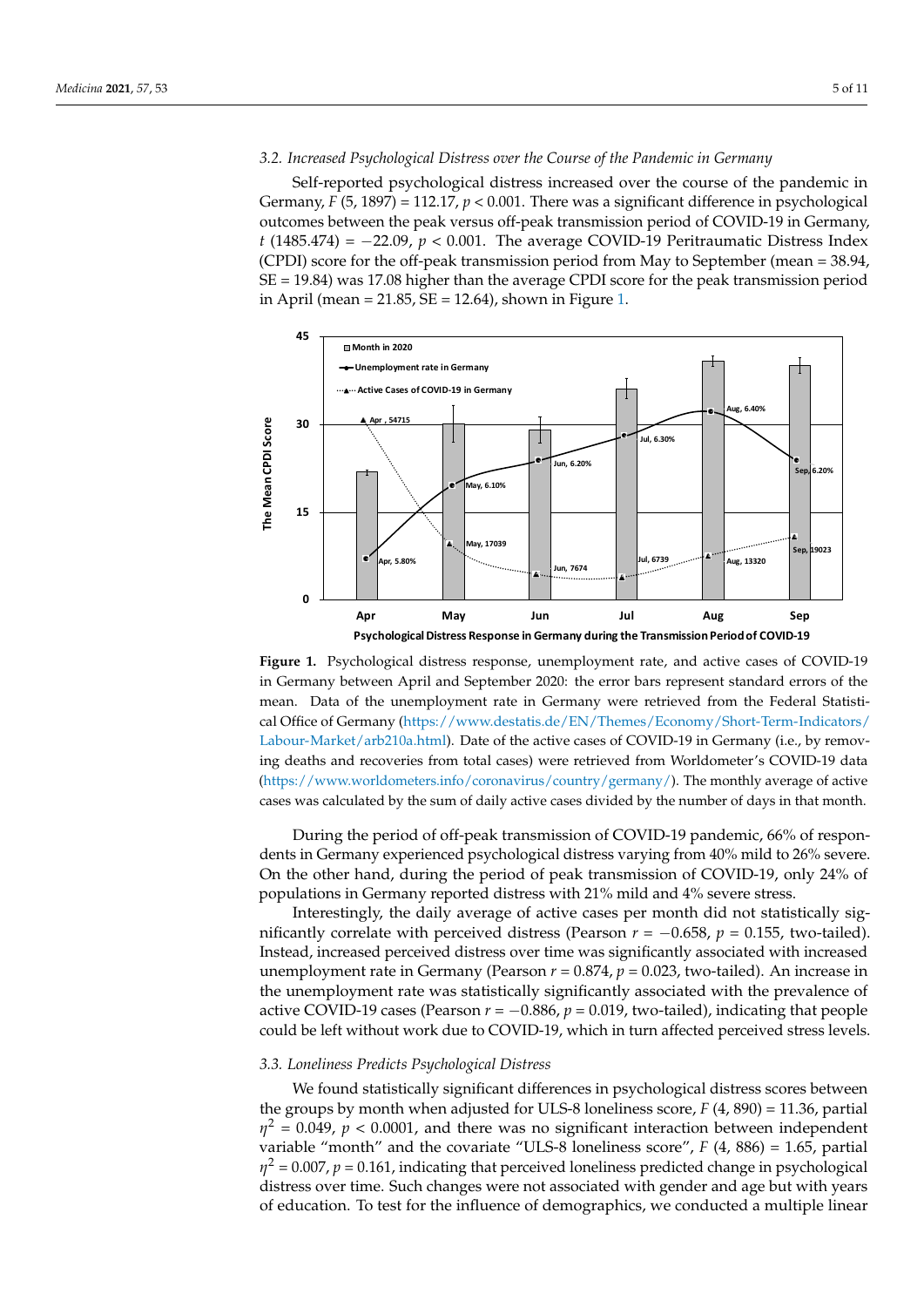regression model. The predictors "ULS-8 loneliness scores" ( $b = 2.14$ ,  $t$  (853) = 25.00,  $p < 0.0001$ ) and "month" (b = 2.42, t (853) = 4.64, p < 0.0001) statistically significantly increased psychological distress, whereas "years of education" ( $b = -0.67$ ,  $t(853) = -4.99$ ,  $p < 0.0001$ ) significantly decreased psychological distress amid COVID-19. The factors "gender" ( $b = 1.47$ , t (853) = 1.24, p = 0.217) and "age" ( $b = -0.02$ , t (853) = -0.47, p = 0.64) did not show a statistically significant influence on psychological distress. Moreover, except for the factor "years of education" ( $b = -0.12$ ,  $t(854) = -2.27$ ,  $p = 0.024$ ), the other factors "month" ( $b = 0.07$ ,  $t(854) = 0.35$ ,  $p = 0.723$ ), "gender" ( $b = 0.46$ ,  $t(854) = 0.96$ ,  $p = 0.336$ ), and "age" ( $b = -0.01$ ,  $t$  (854) =  $-0.32$ ,  $p = 0.750$ ) did not show a statistically significant influence on "ULS-8 loneliness scores". In general, respondents who reported more feelings of loneliness had a greater propensity to report psychological distress (Pearson r = 0.649,  $p < 0.001$ , two-tailed). During the period of off-peak transmission of COVID-19 pandemic, 66% of respondents in Germany reported felt lonely, varying from 42% "sometimes" to 24% "always" feeling lonely. The average ULS-8 loneliness score was 19.05, with a standard deviation of 5.89. Accordingly, the ULS-8 loneliness scores for each month were as follows: May, mean = 19.63, SD = 5.33; June, mean = 19.13, SD = 4.77; July, mean = 18.18, SD = 5.86; May, mean = 19.63, SD = 5.33; June, mean = 19.13, SD = 4.77; July, mean = 18.18, SD = 5.86; August, mean = 19.18, SD = 5.97; and September, mean = 19.15, SD = 6.01. August, mean = 19.18, SD = 5.97; and September, mean = 19.15, SD = 6.01.

distress over time. Such changes were not associated with gender and age but with years

There was a significant difference in self-reported psychological distress between individuals who reported high versus low levels of loneliness,  $t$  (850.392) = 20.03,  $p < 0.001$ . The average CPDI score for individuals who reported higher levels of loneliness (mean = 49.86,  $SE = 17.52$ ) was 22.68 higher than the average CPDI score for those who reported lower levels of loneliness (mean  $= 27.18$ , SE  $= 15.56$ ), shown in [Fig](#page-5-0)ure 2.

<span id="page-5-0"></span>

**Figure 2.** The effect of high  $(N = 446)$  versus low  $(N = 407)$  loneliness scores on psychological distress response in Germany during the period of off-peak transmission of COVID-19: for group comparison, each participant's self-reported loneliness score (ULS-8) was ranked higher versus lower than the median (N = 853/896: 43 subjects' data in the median were removed).

of males and females separately. We also found that the same change in perceived loneliness over time predicted change in psychological distress in males and females. In male participants, the predictors "ULS-8 loneliness scores" ( $b = 2.22$ ,  $t(197) = 12.23$ ,  $p < 0.0001$ ) and "month" ( $b = 3.20$ ,  $t(197) = 2.60$ ,  $p < 0.01$ ) statistically significantly increased psychological distress, and in female participants, the predictors "ULS-8 loneliness scores" ( $b = 2.16$ ,  $t(656) = 21.90, p < 0.0001$ ) and "month" ( $b = 2.72, t(656) = 4.79, p < 0.0001$ ) statistically significantly increased psychological distress. Due to a high proportion of female participants, we also conducted additional analysis

#### $\mathbf{s}$  significantly increased psychological distress. **4. Discussion**

### *4.1. General Discussion*

This study is among the first national-sample studies to track temporal changes in population mental health from the lockdown period to the subsequent period of rather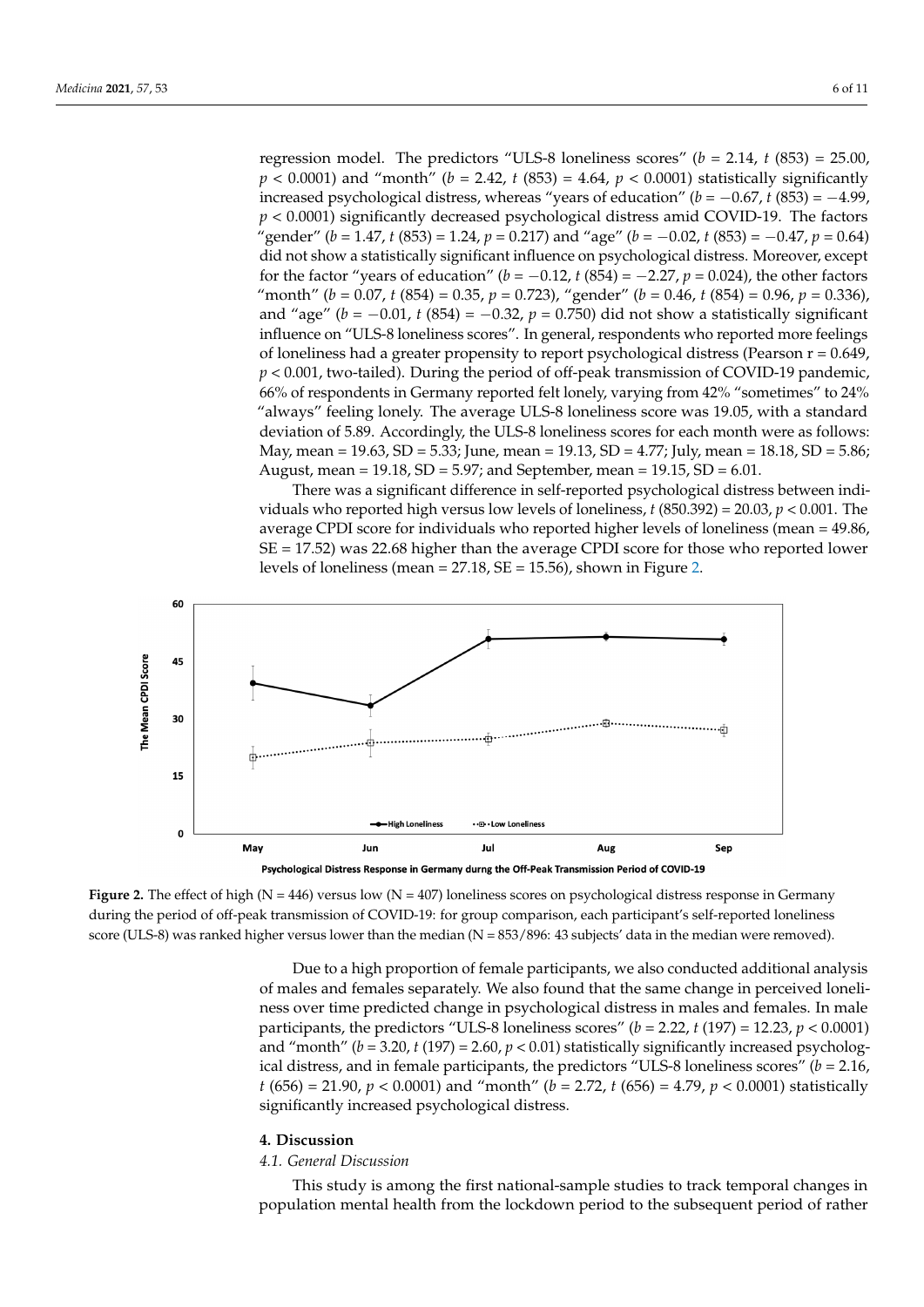low active COVID-19 cases per months. Consistent with our hypothesis, we found an overall increase in psychological distress over 6 months' time within a general population in Germany. Additionally, we found that this increase in psychological distress was associated with the persistent and substantial rise of unemployment rates in Germany. Moreover, our data suggests that years of education is a protective factor for psychological distress. This might be due to higher income, higher job security, or home office opportunities associated with increased level of education. Finally, we found that loneliness predicted COVID-19-related distress.

According to the Federal Statistical Office of Germany (Destatis), the unemployment rate in Germany remained stable at 5.1% until March 2020 when restrictions were in place due to COVID-19. Since then, the unemployment rate has risen rapidly from 5.8% in April to 6.4% in August by a 0.1% monthly rise [\(https://www.destatis.de/EN/Themes/](https://www.destatis.de/EN/Themes/Economy/Short-Term-Indicators/Labour-Market/arb210a.html) [Economy/Short-Term-Indicators/Labour-Market/arb210a.html\)](https://www.destatis.de/EN/Themes/Economy/Short-Term-Indicators/Labour-Market/arb210a.html). Cross-sectional studies showed that unemployment was associated with increased mental health problems, depression and anxiety disorders especially among young people [\[18\]](#page-8-15). Unemployment insurance (i.e., government payments to eligible individuals to replace part of pre-job loss income during their job search, "Arbeitslosengeld" in Germany) may act as a "safety net" not only to protect individuals from hardship but also to enhance mental health resilience [\[19\]](#page-8-19). Wanberg et al. (2020) found that higher perceived unemployment insurance generosity was associated with better mental health via reduced time pressure and financial strain [\[19\]](#page-8-19).

Beyond creating employment opportunities and enhancing unemployment insurance, other strategies that enable individuals to remain active in their job search included productive use of time on meaningful activities, conserving financial resources, social supports, and cognitive techniques (e.g., holding a positive outlook, reevaluating expectations, reappraisal, determination, and agency) [\[40\]](#page-9-16). In the era of COVID-19, researchers suggest that it is high time to design evidence-based interventions for unemployed individuals and to examine work–family balance and unemployment issues among youth [\[24\]](#page-9-0).

Our data suggest that loneliness is a predictor for COVID-19-related distress. In Germany, a sharp spike in people seeking for mental health help appears to be mainly driven by anxiety, depression, and loneliness [\[41\]](#page-9-17), and the federal states of Germany, where stricter measures were in place, such as "stay-at-home" orders in Bavaria, Saarland, and Sachsen-Anhalt, had an even stronger increase in helpline contacts [\[41\]](#page-9-17). This may be particularly challenging for females and young people [\[17](#page-8-14)[,42,](#page-9-18)[43\]](#page-9-19). To deal with the immediate and long-term consequences of COVID-19, it is essential to tap in the power of social community participation [\[44,](#page-9-20)[45\]](#page-9-21). Qi et al. (2020) found that lower levels of social support were associated with a higher prevalence of mental health problems among adolescents during the COVID-19 outbreak [\[44\]](#page-9-20). Thus, it appears to be necessary to provide incentives and to support vulnerable individuals in response to COVID-19 [\[45\]](#page-9-21). For example, online communities are a way to promote social participation and tangible support by sharing online workshops, resources, and guides [\[24\]](#page-9-0). Internet- and mobilebased psychological testing and assessment can also capture a mental health profile of the community and can provide evidence to innovate and strengthen practice and policy amid a global pandemic [\[46,](#page-9-22)[47\]](#page-9-23). For example, a study on the Germany's largest free mental health helpline "TelefonSeelsorge" [\(https://www.telefonseelsorge.de/\)](https://www.telefonseelsorge.de/) showed that the demand for mental health services has been increased by approximately 20% from 1800 to 2400 contacts per day in the first week of the lockdown [\[41\]](#page-9-17).

#### *4.2. Limitations*

Our current results must remain tentative due to the lack of daily and momentary state variations in psychological distress to detect more subtle effects of COVID-19-related restrictions and economic downturn on mental health. Our survey neither elicited an individual's employment nor disentangled the causal interplay between unemployment and poor mental health. An increase in fear of unemployment may also worsen mental health [\[21\]](#page-8-17). Our study is also limited by a lack of validated and comparable, pre-COVID-19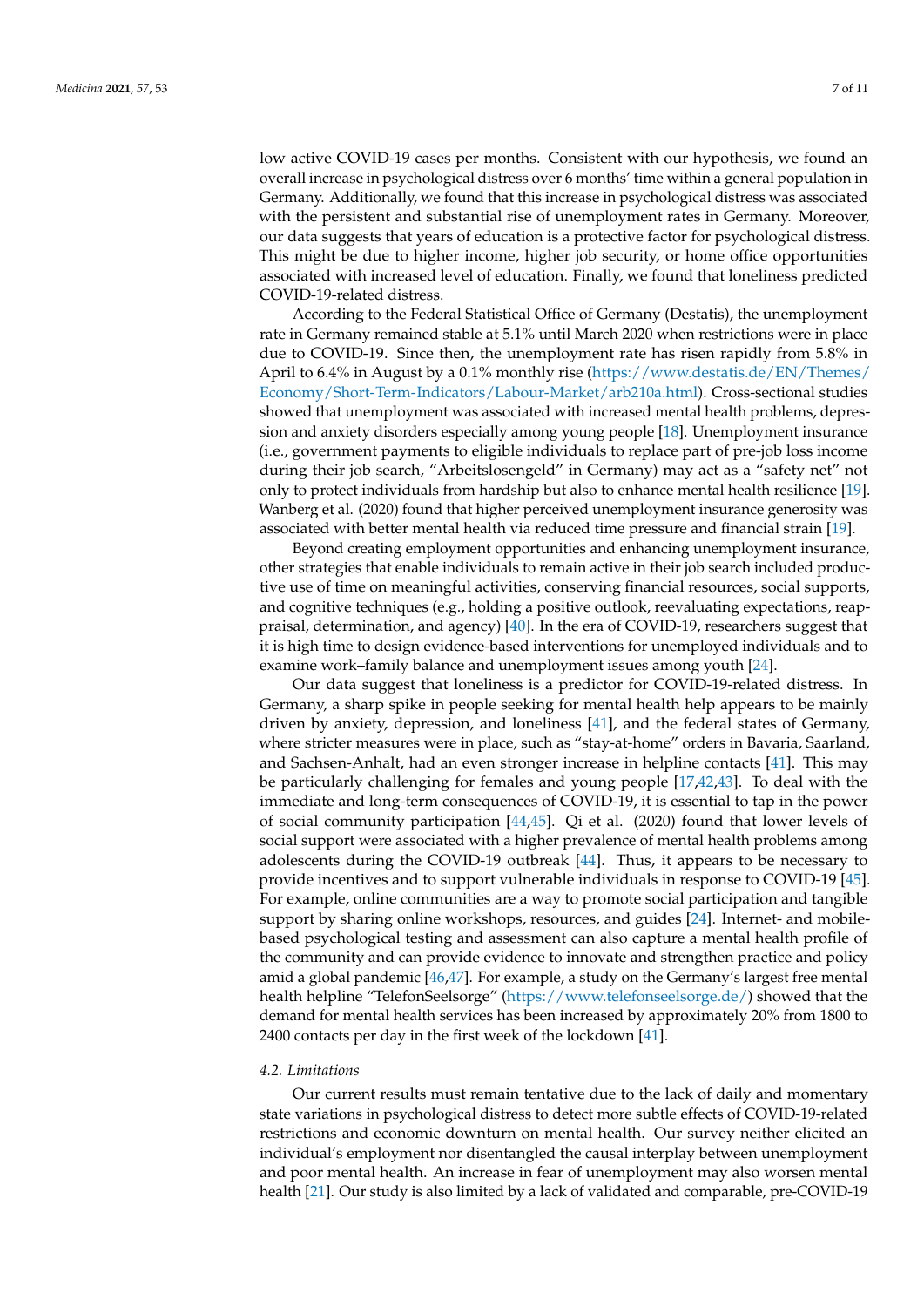baseline data against which to measure change either within individuals or across the population as a whole. In addition, pre-pandemic life circumstances may also remain important determinants of people's mental health during the pandemic. The generalizability of results is limited to populations that share characteristics with our sample (e.g., the population has access to the Internet to complete our survey). At the time of our study, the COVID-19 crisis is still unfolding, which further limits the generalizability of our findings. We hope that the reported descriptive associations encourage replications of the research design in different settings and further theoretical elaboration.

## *4.3. Outlook and Future Perspectives*

Intermittent social distancing may remain in place until 2022, and a resurgence of COVID-19 is possible until 2024 [\[36\]](#page-9-12). An inclusive response to and recovery from COVID-19 requires an integrated longitudinal approach to anticipate the impact across different target groups. The use of mobile digital health interventions, such as mobile health (mHealth) tools, is one possible solution to deliver the objective to mitigate negative psychosocial consequences of the COVID-19 pandemic [\[33\]](#page-9-9). Virtual reality exercise has also been used in mental health and wellness promotion [\[48\]](#page-9-24). Education, self-care, and family support should form part of mental health prevention strategies, which can involve multiagency collaboration among housing, education, and employment services, with support from the voluntary and mental health sectors [\[49\]](#page-9-25). These interventions could include digital forms of study groups, peer group sessions, mentoring, and psychological counseling [\[50\]](#page-9-26). Friendship, interaction, social support, and studying with others have been argued to impact their well-being and academic success, but they often require meeting opportunities and informal settings to develop [\[51\]](#page-9-27). In a long-term perspective, it is important to examine whether the rules, knowledge, attitudes, and coping styles developed during the pandemic are maintained post-pandemic. It might be a long and unclear road until the COVID-19 pandemic ends. Future studies are needed to investigate stress changes during the course of the pandemic, particularly among vulnerable groups including females and young people [\[17](#page-8-14)[,42](#page-9-18)[,43\]](#page-9-19), people with chronic diseases [\[52\]](#page-10-0), and medical professionals [\[53\]](#page-10-1). Integration of long-term and short-term research in response to COVID-19, recovery strategies, and resilience may help us understand what we need to do to better manage future epidemics and pandemics.

**Supplementary Materials:** The following are available online at [https://www.mdpi.com/1010-6](https://www.mdpi.com/1010-660X/57/1/53/s1) [60X/57/1/53/s1,](https://www.mdpi.com/1010-660X/57/1/53/s1) Table S1: The German version of COVID-19 Peritraumatic Distress Index (CPDI) questionnaire, Table S2: The German version of the short-form UCLA Loneliness Scale (ULS-8).

**Author Contributions:** Conceptualization, S.L.; methodology, S.L. and A.H.; formal analysis, S.L. and M.N.H.; investigation, S.L., S.H., M.N.H., and A.H.; data curation, S.L., S.H., M.N.H., and A.H.; writing—original draft preparation, S.L.; writing—review and editing, S.L., S.H., M.N.H., and A.H.; supervision, S.L., S.H., and A.H.; project administration, S.L., S.H., and A.H.; funding acquisition, S.L., S.H., and A.H. All authors have read and agreed to the published version of the manuscript.

**Funding:** This research was funded by the Berlin University Alliance as part of the Excellence Strategy of the German federal and state governments grant to S.L. and S.H. and the Deutsche Forschungsgemeinschaft (DFG, German Research Foundation), project ID 402170461–TRR 265, to A.H.

**Institutional Review Board Statement:** The study was conducted according to the guidelines of the Declaration of Helsinki and approved by both the Ethics Committee of Charité – Universitätsmedizin Berlin (ref: EA2/143/20) and the Ethics Committee of Freie Universität Berlin (ref: 030/2020).

**Informed Consent Statement:** Informed consent was obtained from all subjects involved in the study.

**Data Availability Statement:** The data presented in this study are available on request from the authors.

**Acknowledgments:** We thank Bin Shen, Cecilia Shen, and the team at Siuvo Inc. for setting up the survey on the Siuvo platform [\(https://www.siuvo.com\)](https://www.siuvo.com). We thank Jianyin Qiu, Min Zhao, and Yifeng Xu at Shanghai Mental Health Center for sharing the COVID-19 Peritraumatic Distress Index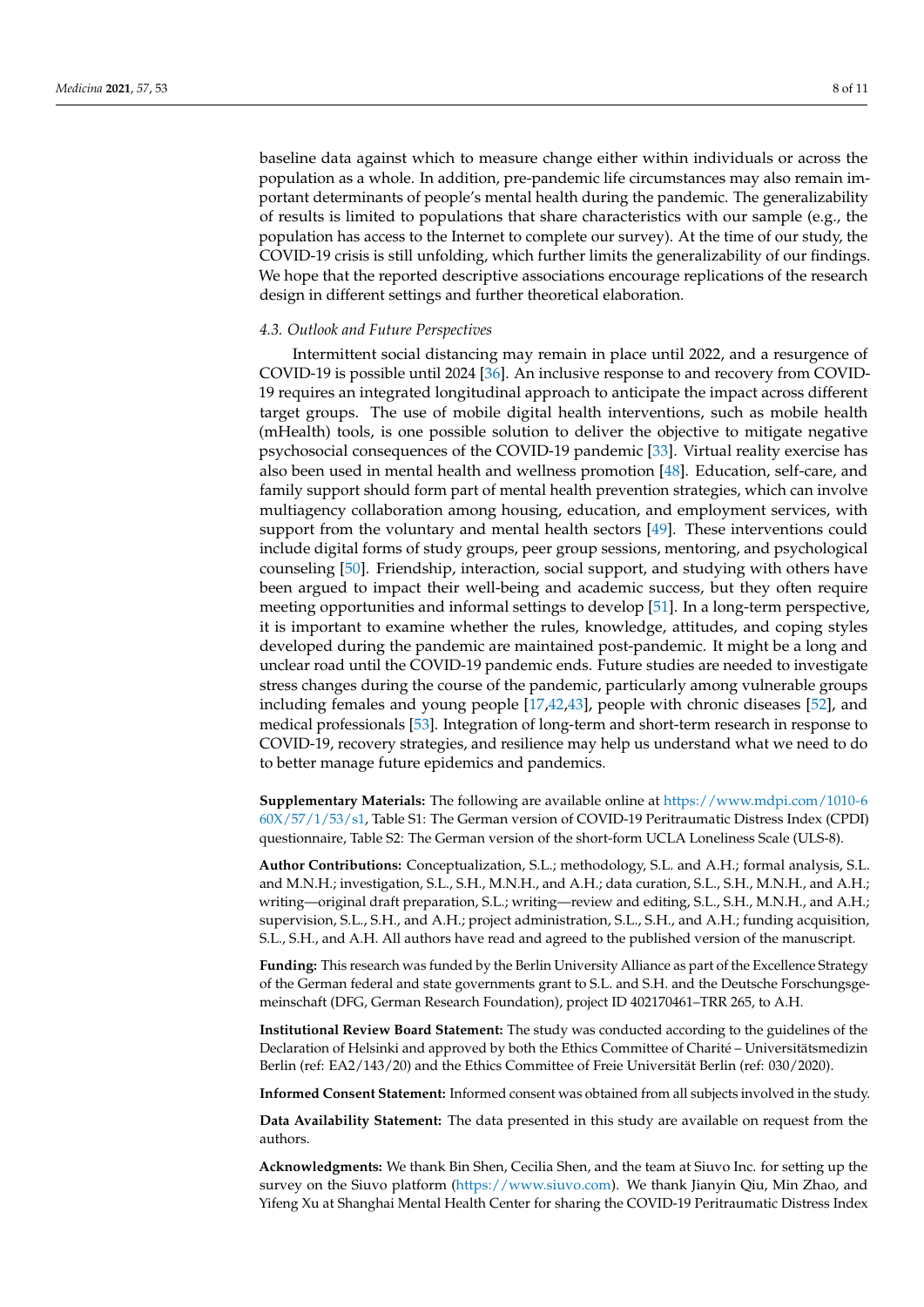(CPDI) questionnaire. We thank the whole team at World Health Summit and German Association for Psychiatry and Psychotherapy. We are grateful to Anja Böhm, Rebecca Delfendahl, Virginia Eckleben, Sabrina Golde, Gregory Gutmann, Maxi Weber, Luisa Wegner, and Gregor Wilbertz for research support. We thank all participants in our survey and all colleagues who worked on the project.

**Conflicts of Interest:** The authors declare no conflict of interest.

## **References**

- <span id="page-8-0"></span>1. Kola, L. Global mental health and COVID-19. *Lancet Psychiatry* **2020**, *7*, 655–657. [\[CrossRef\]](http://doi.org/10.1016/S2215-0366(20)30235-2)
- 2. Torales, J.; O'Higgins, M.; Castaldelli-Maia, J.M.; Ventriglio, A. The outbreak of COVID-19 coronavirus and its impact on global mental health. *Int. J. Soc. Psychiatry* **2020**. [\[CrossRef\]](http://doi.org/10.1177/0020764020915212)
- <span id="page-8-1"></span>3. Forte, G.; Favieri, F.; Tambelli, R.; Casagrande, M. The enemy which sealed the world: Effects of COVID-19 diffusion on the psychological state of the Italian population. *J. Clin. Med.* **2020**, *9*, 1802. [\[CrossRef\]](http://doi.org/10.3390/jcm9061802) [\[PubMed\]](http://www.ncbi.nlm.nih.gov/pubmed/32531884)
- <span id="page-8-2"></span>4. Rogers, J.P.; Chesney, E.; Oliver, D.; Pollak, T.A.; McGuire, P.; Fusar-Poli, P.; Zandi, M.S.; Lewis, G.; David, A.S. Psychiatric and neuropsychiatric presentations associated with severe coronavirus infections: A systematic review and meta-analysis with comparison to the COVID-19 pandemic. *Lancet Psychiatry* **2020**, *7*, 611–627. [\[CrossRef\]](http://doi.org/10.1016/S2215-0366(20)30203-0)
- <span id="page-8-3"></span>5. Henssler, J.; Stock, F.; van Bohemen, J.; Walter, H.; Heinz, A.; Brandt, L. Mental health effects of infection containment strategies: Quarantine and isolation—A systematic review and meta-analysis. *Eur. Arch. Psychiatry Clin. Neurosci.* **2020**, 1–12. [\[CrossRef\]](http://doi.org/10.1007/s00406-020-01196-x) [\[PubMed\]](http://www.ncbi.nlm.nih.gov/pubmed/33025099)
- <span id="page-8-4"></span>6. Kaufman, K.R.; Petkova, E.; Bhui, K.S.; Schulze, T.G. A global needs assessment in times of a global crisis: World psychiatry response to the COVID-19 pandemic. *BJPsych Open* **2020**, *6*, e48. [\[CrossRef\]](http://doi.org/10.1192/bjo.2020.25)
- <span id="page-8-5"></span>7. Holmes, E.A.; O'Connor, R.C.; Perry, V.H.; Tracey, I.; Wessely, S.; Arseneault, L.; Ballard, C.; Christensen, H.; Silver, R.C.; Everall, I. Multidisciplinary research priorities for the COVID-19 pandemic: A call for action for mental health science. *Lancet Psychiatry* **2020**, *7*, 547–560. [\[CrossRef\]](http://doi.org/10.1016/S2215-0366(20)30168-1)
- <span id="page-8-6"></span>8. Wang, C.; Pan, R.; Wan, X.; Tan, Y.; Xu, L.; Ho, C.S.; Ho, R.C. Immediate psychological responses and associated factors during the initial stage of the 2019 coronavirus disease (COVID-19) epidemic among the general population in China. *Int. J. Environ. Res. Public Health* **2020**, *17*, 1729. [\[CrossRef\]](http://doi.org/10.3390/ijerph17051729)
- 9. Huang, Y.; Zhao, N. Generalized anxiety disorder, depressive symptoms and sleep quality during COVID-19 outbreak in China: A web-based cross-sectional survey. *Psychiatry Res.* **2020**, *288*, 112954. [\[CrossRef\]](http://doi.org/10.1016/j.psychres.2020.112954)
- <span id="page-8-7"></span>10. Qiu, J.; Shen, B.; Zhao, M.; Wang, Z.; Xie, B.; Xu, Y. A nationwide survey of psychological distress among Chinese people in the COVID-19 epidemic: Implications and policy recommendations. *Gen. Psychiatry* **2020**, *33*, e100213. [\[CrossRef\]](http://doi.org/10.1136/gpsych-2020-100213)
- <span id="page-8-9"></span>11. Shrestha, D.B.; Thapa, B.B.; Katuwal, N.; Shrestha, B.; Pant, C.; Basnet, B.; Mandal, P.; Gurung, A.; Agrawal, A.; Rouniyar, R. Psychological distress in Nepalese residents during COVID-19 pandemic: A community level survey. *BMC Psychiatry* **2020**, *20*, 491. [\[CrossRef\]](http://doi.org/10.1186/s12888-020-02904-6) [\[PubMed\]](http://www.ncbi.nlm.nih.gov/pubmed/33023563)
- <span id="page-8-10"></span>12. Liu, S.; Heinz, A. Cross-cultural validity of psychological distress measurement during the coronavirus pandemic. *Pharmacopsychiatry* **2020**, *53*, 237–238. [\[PubMed\]](http://www.ncbi.nlm.nih.gov/pubmed/32583390)
- <span id="page-8-11"></span>13. Pakenham, K.I.; Landi, G.; Boccolini, G.; Furlani, A.; Grandi, S.; Tossani, E. The moderating roles of psychological flexibility and inflexibility on the mental health impacts of COVID-19 pandemic and lockdown in Italy. *J. Contextual Behav. Sci.* **2020**, *17*, 109–118. [\[CrossRef\]](http://doi.org/10.1016/j.jcbs.2020.07.003) [\[PubMed\]](http://www.ncbi.nlm.nih.gov/pubmed/32834969)
- <span id="page-8-12"></span>14. Jahanshahi, A.A.; Dinani, M.M.; Madavani, A.N.; Li, J.; Zhang, S.X. The distress of Iranian adults during the Covid-19 pandemic— More distressed than the Chinese and with different predictors. *Brain Behav. Immun.* **2020**, *87*, 124–125. [\[CrossRef\]](http://doi.org/10.1016/j.bbi.2020.04.081)
- <span id="page-8-13"></span>15. Zhang, S.X.; Wang, Y.; Jahanshahi, A.A.; Schmitt, V.G.H. Mental distress of adults in Brazil during the COVID-19 crisis. *medRxiv* **2020**. [\[CrossRef\]](http://doi.org/10.1101/2020.04.18.20070896)
- <span id="page-8-8"></span>16. Costantini, A.; Mazzotti, E. Italian validation of CoViD-19 Peritraumatic Distress Index and preliminary data in a sample of general population. *Riv. Psichiatr.* **2020**, *55*, 145–151.
- <span id="page-8-14"></span>17. Xiong, J.; Lipsitz, O.; Nasri, F.; Lui, L.M.; Gill, H.; Phan, L.; Chen-Li, D.; Iacobucci, M.; Ho, R.; Majeed, A. Impact of COVID-19 pandemic on mental health in the general population: A systematic review. *J. Affect. Disord.* **2020**, *277*, 55–64. [\[CrossRef\]](http://doi.org/10.1016/j.jad.2020.08.001)
- <span id="page-8-15"></span>18. Bartelink, V.H.; Zay Ya, K.; Guldbrandsson, K.; Bremberg, S. Unemployment among young people and mental health: A systematic review. *Scand. J. Public Health* **2020**, *48*, 544–558. [\[CrossRef\]](http://doi.org/10.1177/1403494819852847)
- <span id="page-8-19"></span>19. Wanberg, C.R.; van Hooft, E.A.; Dossinger, K.; van Vianen, A.E.; Klehe, U.-C. How strong is my safety net? Perceived unemployment insurance generosity and implications for job search, mental health, and reemployment. *J. Appl. Psychol.* **2020**, *105*, 209. [\[CrossRef\]](http://doi.org/10.1037/apl0000435)
- <span id="page-8-16"></span>20. Achdut, N.; Refaeli, T. Unemployment and psychological distress among young people during the COVID-19 pandemic: Psychological resources and risk factors. *Int. J. Environ. Res. Public Health* **2020**, *17*, 7163. [\[CrossRef\]](http://doi.org/10.3390/ijerph17197163)
- <span id="page-8-17"></span>21. Reichert, A.R.; Tauchmann, H. The causal impact of fear of unemployment on psychological health. *Ruhr Econ. Pap.* **2011**. [\[CrossRef\]](http://doi.org/10.2139/ssrn.1880938)
- 22. Heinz, A.; Zhao, X.; Liu, S. Implications of the association of social exclusion with mental health. *JAMA Psychiatry* **2020**, *2*, 113–114. [\[CrossRef\]](http://doi.org/10.1001/jamapsychiatry.2019.3009) [\[PubMed\]](http://www.ncbi.nlm.nih.gov/pubmed/31596429)
- <span id="page-8-18"></span>23. Fountoulakis, K.N. Suicides in Greece before and during the period of austerity by sex and age group: Relationship to unemployment and economic variables. *J. Affect. Disord.* **2020**, *260*, 174–182. [\[CrossRef\]](http://doi.org/10.1016/j.jad.2019.09.001)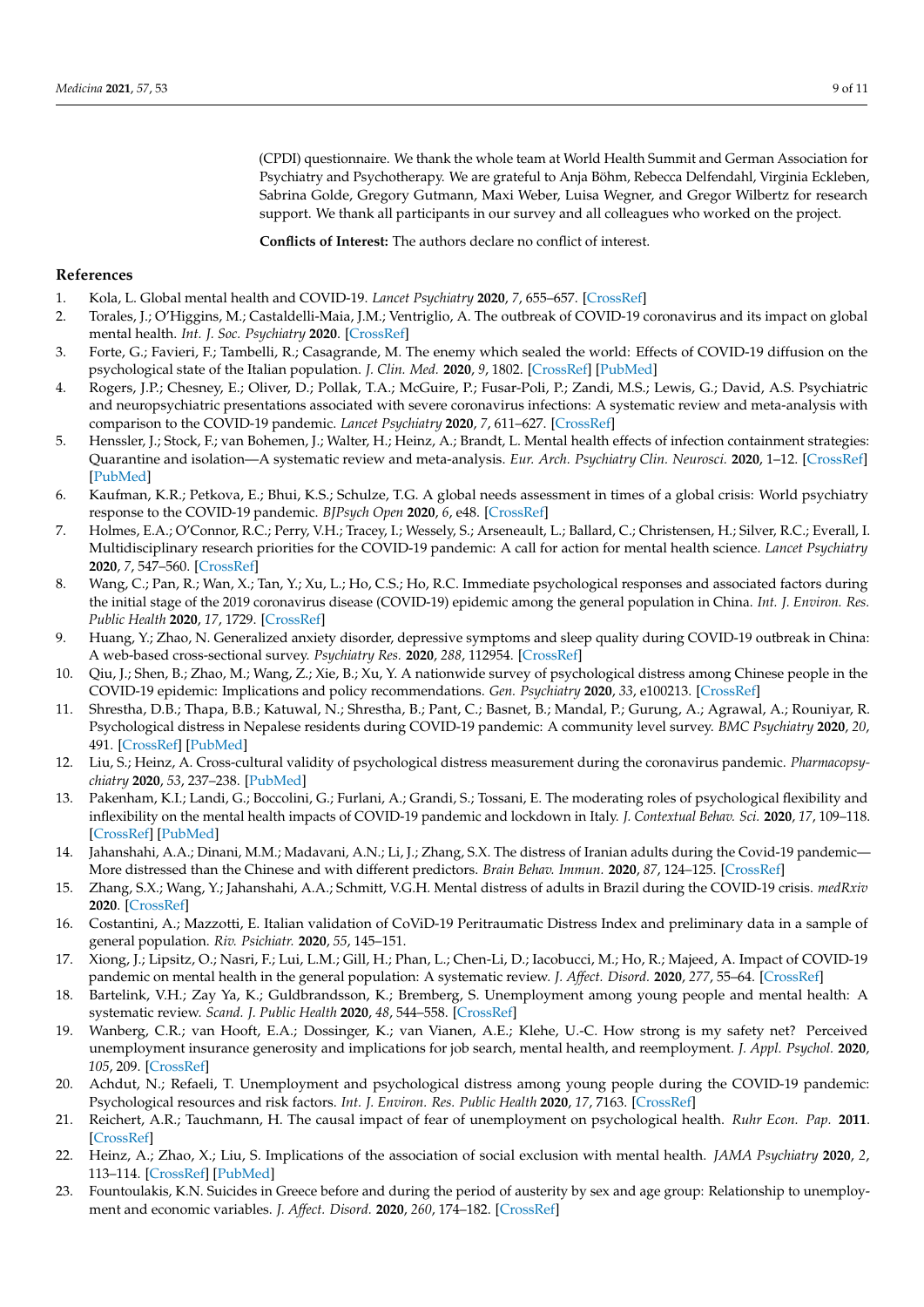- <span id="page-9-0"></span>24. Blustein, D.L.; Duffy, R.; Ferreira, J.A.; Cohen-Scali, V.; Cinamon, R.G.; Allan, B.A. Unemployment in the time of COVID-19: A research agenda. *J. Vocat. Behav.* **2020**, *119*, 103436. [\[CrossRef\]](http://doi.org/10.1016/j.jvb.2020.103436) [\[PubMed\]](http://www.ncbi.nlm.nih.gov/pubmed/32390656)
- <span id="page-9-1"></span>25. Hwang, T.-J.; Rabheru, K.; Peisah, C.; Reichman, W.; Ikeda, M. Loneliness and Social Isolation during the COVID-19 Pandemic. *Int. Psychogeriatr.* **2020**, *32*, 1217–1220. [\[CrossRef\]](http://doi.org/10.1017/S1041610220000988)
- <span id="page-9-2"></span>26. Wilder-Smith, A.; Freedman, D. Isolation, quarantine, social distancing and community containment: Pivotal role for old-style public health measures in the novel coronavirus (2019-nCoV) outbreak. *J. Travel Med.* **2020**, *27*, 1–4. [\[CrossRef\]](http://doi.org/10.1093/jtm/taaa020)
- <span id="page-9-3"></span>27. Singer, C. Health effects of social isolation and loneliness. *J. Aging Life Care* **2018**, *28*, 4–8.
- <span id="page-9-4"></span>28. Jeste, D.V.; Lee, E.E.; Cacioppo, S. Battling the modern behavioral epidemic of loneliness: Suggestions for research and interventions. *JAMA Psychiatry* **2020**, *77*, 553–554. [\[CrossRef\]](http://doi.org/10.1001/jamapsychiatry.2020.0027)
- <span id="page-9-5"></span>29. Leigh-Hunt, N.; Bagguley, D.; Bash, K.; Turner, V.; Turnbull, S.; Valtorta, N.; Caan, W. An overview of systematic reviews on the public health consequences of social isolation and loneliness. *Public Health* **2017**, *152*, 157–171. [\[CrossRef\]](http://doi.org/10.1016/j.puhe.2017.07.035)
- <span id="page-9-6"></span>30. Xia, N.; Li, H. Loneliness, social isolation, and cardiovascular health. *Antioxid. Redox Signal.* **2018**, *28*, 837–851. [\[CrossRef\]](http://doi.org/10.1089/ars.2017.7312)
- <span id="page-9-7"></span>31. Beutel, M.E.; Klein, E.M.; Brähler, E.; Reiner, I.; Jünger, C.; Michal, M.; Wiltink, J.; Wild, P.S.; Münzel, T.; Lackner, K.J. Loneliness in the general population: Prevalence, determinants and relations to mental health. *BMC Psychiatry* **2017**, *17*, 97. [\[CrossRef\]](http://doi.org/10.1186/s12888-017-1262-x) [\[PubMed\]](http://www.ncbi.nlm.nih.gov/pubmed/28320380)
- <span id="page-9-8"></span>32. Buecker, S.; Horstmann, K.T.; Krasko, J.; Kritzler, S.; Terwiel, S.; Kaiser, T.; Luhmann, M. Changes in daily loneliness during the first four weeks of the Covid-19 lockdown in Germany. *PsyArXiv* **2020**. [\[CrossRef\]](http://doi.org/10.1016/j.socscimed.2020.113541)
- <span id="page-9-9"></span>33. Rauschenberg, C.; Schick, A.; Goetzl, C.; Roehr, S.; Riedel-Heller, S.G.; Koppe, G.; Durstewitz, D.; Krumm, S.; Reininghaus, U. Social isolation, mental health and use of digital interventions in youth during the COVID-19 pandemic: A nationally representative survey. *PsyArXiv* **2020**. [\[CrossRef\]](http://doi.org/10.31234/osf.io/v64hf)
- <span id="page-9-10"></span>34. McGinty, E.E.; Presskreischer, R.; Han, H.; Barry, C.L. Psychological Distress and Loneliness Reported by US Adults in 2018 and April 2020. *JAMA* **2020**, *327*, 93–94. [\[CrossRef\]](http://doi.org/10.1001/jama.2020.9740)
- <span id="page-9-11"></span>35. Luchetti, M.; Lee, J.H.; Aschwanden, D.; Sesker, A.; Strickhouser, J.E.; Terracciano, A.; Sutin, A.R. The trajectory of loneliness in response to COVID-19. *Am. Psychol.* **2020**, *75*, 897–908. [\[CrossRef\]](http://doi.org/10.1037/amp0000690)
- <span id="page-9-12"></span>36. Kissler, S.M.; Tedijanto, C.; Goldstein, E.; Grad, Y.H.; Lipsitch, M. Projecting the transmission dynamics of SARS-CoV-2 through the postpandemic period. *Science* **2020**, *368*, 860–868. [\[CrossRef\]](http://doi.org/10.1126/science.abb5793)
- <span id="page-9-13"></span>37. Cortez, P.A.; Joseph, S.J.; Das, N.; Bhandari, S.S.; Shoib, S. Tools to measure psychological impact of COVID-19 pandemic: What do we have in the platter? *Asian J. Psychiatry* **2020**, *53*, 102371. [\[CrossRef\]](http://doi.org/10.1016/j.ajp.2020.102371)
- <span id="page-9-14"></span>38. Döring, N.; Bortz, J. Psychometrische Einsamkeitsforschung: Deutsche Neukonstruktion der UCLA Loneliness Scale. *Diagnostica* **1993**, *39*, 224–239.
- <span id="page-9-15"></span>39. Hays, R.D.; DiMatteo, M.R. A short-form measure of loneliness. *J. Personal. Assess.* **1987**, *51*, 69–81. [\[CrossRef\]](http://doi.org/10.1207/s15327752jpa5101_6)
- <span id="page-9-16"></span>40. Clark, K.A. Unemployed at midlife: Coping strategies that safeguard well-being. *Appl. Res. Qual. Life* **2020**, 1–19. [\[CrossRef\]](http://doi.org/10.1007/s11482-020-09850-1)
- <span id="page-9-17"></span>41. Armbruster, S.; Klotzbücher, V. *Lost in Lockdown? COVID-19, Social Distancing, and Mental Health in Germany*; Diskussionsbeiträge: Freiburg, Germany, 2020.
- <span id="page-9-18"></span>42. Shanahan, L.; Steinhoff, A.; Bechtiger, L.; Murray, A.L.; Nivette, A.; Hepp, U.; Ribeaud, D.; Eisner, M. Emotional distress in young adults during the COVID-19 pandemic: Evidence of risk and resilience from a longitudinal cohort study. *Psychol. Med.* **2020**, 1–10. [\[CrossRef\]](http://doi.org/10.1017/S003329172000241X) [\[PubMed\]](http://www.ncbi.nlm.nih.gov/pubmed/32571438)
- <span id="page-9-19"></span>43. O'Connor, R.C.; Wetherall, K.; Cleare, S.; McClelland, H.; Melson, A.J.; Niedzwiedz, C.L.; O'Carroll, R.E.; O'Connor, D.B.; Platt, S.; Scowcroft, E. Mental health and wellbeing during the COVID-19 pandemic: Longitudinal analyses of adults in the UK COVID-19 mental health & wellbeing study. *Br. J. Psychiatry* **2020**, 1–17. [\[CrossRef\]](http://doi.org/10.1192/bjp.2020.212)
- <span id="page-9-20"></span>44. Qi, M.; Zhou, S.-J.; Guo, Z.-C.; Zhang, L.-G.; Min, H.-J.; Li, X.-M.; Chen, J.-X. The effect of social support on mental health in Chinese adolescents during the outbreak of COVID-19. *J. Adolesc. Health* **2020**, *67*, 514–518. [\[CrossRef\]](http://doi.org/10.1016/j.jadohealth.2020.07.001) [\[PubMed\]](http://www.ncbi.nlm.nih.gov/pubmed/32753347)
- <span id="page-9-21"></span>45. Marston, C.; Renedo, A.; Miles, S. Community participation is crucial in a pandemic. *Lancet* **2020**, *395*, 1676–1678. [\[CrossRef\]](http://doi.org/10.1016/S0140-6736(20)31054-0)
- <span id="page-9-22"></span>46. van Agteren, J.; Bartholomaeus, J.; Fassnacht, D.B.; Iasiello, M.; Ali, K.; Lo, L.; Kyrios, M. Using internet-based psychological measurement to capture the deteriorating community mental health profile during COVID-19: Observational Study. *JMIR Ment. Health* **2020**, *7*, e20696. [\[CrossRef\]](http://doi.org/10.2196/20696)
- <span id="page-9-23"></span>47. Ebert, D.D.; Van Daele, T.; Nordgreen, T.; Karekla, M.; Compare, A.; Zarbo, C.; Brugnera, A.; Øverland, S.; Trebbi, G.; Jensen, K.L. Internet-and mobile-based psychological interventions: Applications, efficacy, and potential for improving mental health. *Eur. Psychol.* **2018**, *23*, 167–187. [\[CrossRef\]](http://doi.org/10.1027/1016-9040/a000318)
- <span id="page-9-24"></span>48. Gao, Z.; Lee, J.E.; McDonough, D.J.; Albers, C. Virtual reality exercise as a coping strategy for health and wellness promotion in older adults during the COVID-19 pandemic. *J. Clin. Med.* **2020**, *9*, 1986. [\[CrossRef\]](http://doi.org/10.3390/jcm9061986)
- <span id="page-9-25"></span>49. Moreno, C.; Wykes, T.; Galderisi, S.; Nordentoft, M.; Crossley, N.; Jones, N.; Cannon, M.; Correll, C.U.; Byrne, L.; Carr, S. How mental health care should change as a consequence of the COVID-19 pandemic. *Lancet Psychiatry* **2020**, *7*, 813–824. [\[CrossRef\]](http://doi.org/10.1016/S2215-0366(20)30307-2)
- <span id="page-9-26"></span>50. Duan, L.; Zhu, G. Psychological interventions for people affected by the COVID-19 epidemic. *Lancet Psychiatry* **2020**, *7*, 300–302. [\[CrossRef\]](http://doi.org/10.1016/S2215-0366(20)30073-0)
- <span id="page-9-27"></span>51. Boda, Z.; Elmer, T.; Vörös, A.; Stadtfeld, C. Short-term and long-term effects of a social network intervention on friendships among university students. *Sci. Rep.* **2020**, *10*, 2889. [\[CrossRef\]](http://doi.org/10.1038/s41598-020-59594-z)